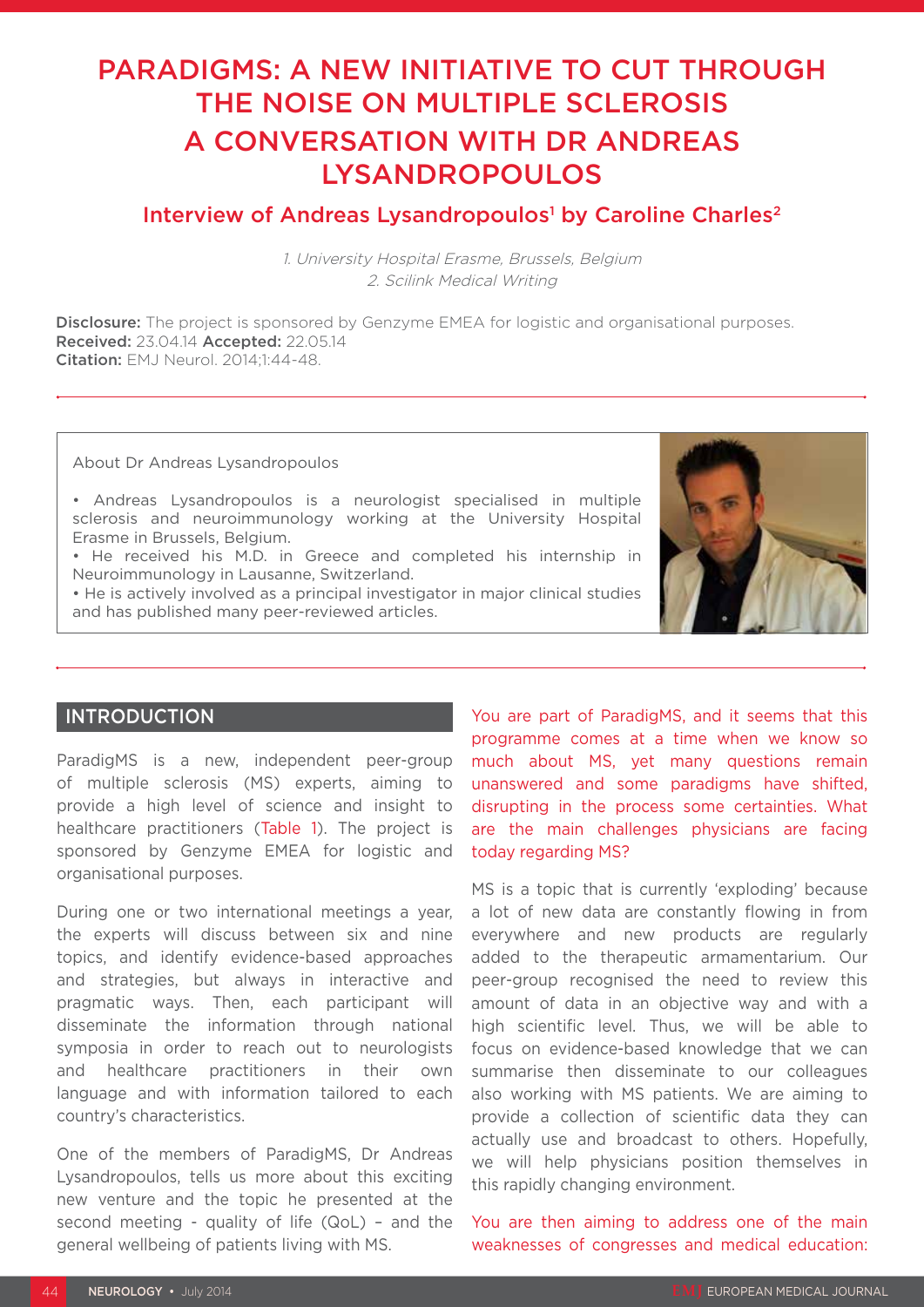#### Table 1: The members of ParadigMS.

| Position | Name                   | Country         |
|----------|------------------------|-----------------|
| Chair    | Otto Van Eikema Hommes | the Netherlands |
| Co-Chair | <b>Bernd Kieseier</b>  | Germany         |
| Member   | Paolo Gallo            | Italy           |
| Member   | Nikolaos Grigoriadis   | Greece          |
| Member   | Eva Havrdova           | Czech Republic  |
| Member   | Raymond Hupperts       | the Netherlands |
| Member   | Ralf Linker            | Germany         |
| Member   | Andreas Lysandropoulos | Belgium         |
| Member   | Celia Oreja Guevara    | Spain           |
| Member   | Carlo Pozzilli         | Italy           |
| Member   | Maura Pugliatti        | Italy           |
| Member   | Sven Schippling        | Switzerland     |
| Member   | Vincent Van Pesch      | Belgium         |
| Member   | Bart Van Wijmeersch    | Belgium         |

## sometimes the information can be impractical or impossible to implement locally.

Yes, some physicians who are not specialised in certain areas may feel drowned by the information provided at congresses, sometimes after only 15 minutes. Our objective here is to provide practical knowledge without getting lost in incomprehensive and complicated algorithms. That said, our goal is to always give information that everyone will be able to select and use: our documents will be developed at different levels so that each doctor can decide whether he/she is interested in basic or advanced information.

#### The ParadigMS project thus acts as a filter?

Sometimes the word 'filter' can imply negative aspects: we do not pretend to know or choose what information is useful or not, we will simply offer core evidence-based medicine. We will not present scientific hypotheses that have not yet been confirmed, we will only focus on evidence, and we will provide it in a structured and practical way, so that doctors will be able to use it.

## What sets your programme apart is the extremely pragmatic approach.

Yes, in most areas, including MS, treatment algorithms are developed, but this is not real medicine. Instead of this, our ambition is to deliver a framework and a philosophy so that physicians can 'feel' how to treat a patient with MS. Certainly, we will present information related to the disease, its evolution, and hands-on aspects ('how to evaluate a patient', 'how long should we wait between two magnetic resonance imaging (MRI) scans', 'which clinical scales should we use'), but we will never introduce information rigidly.

#### How many meetings are scheduled per year?

At least once or twice a year; this year, we had two meetings. The current project is to create an online Cloud where we can share our presentations at two levels: one for members of ParadigMS, so we can collaborate all year long and suggest some changes along with new research developments, and the other level for healthcare practitioners as a learning platform. We had a very nice experience during both meetings, our approach is very modern, and we have a very relaxed atmosphere. By including experts who still practice and see patients every day, we continue to have a feeling of 'everyday life' while discussing at a very high scientific level.

## How do you ensure impartiality throughout the process as a pharmaceutical company is sponsoring the project?

It is clear that we need organisational support for several reasons; it is an international project, MS specialists are coming from everywhere, and it is obvious that this kind of project is difficult to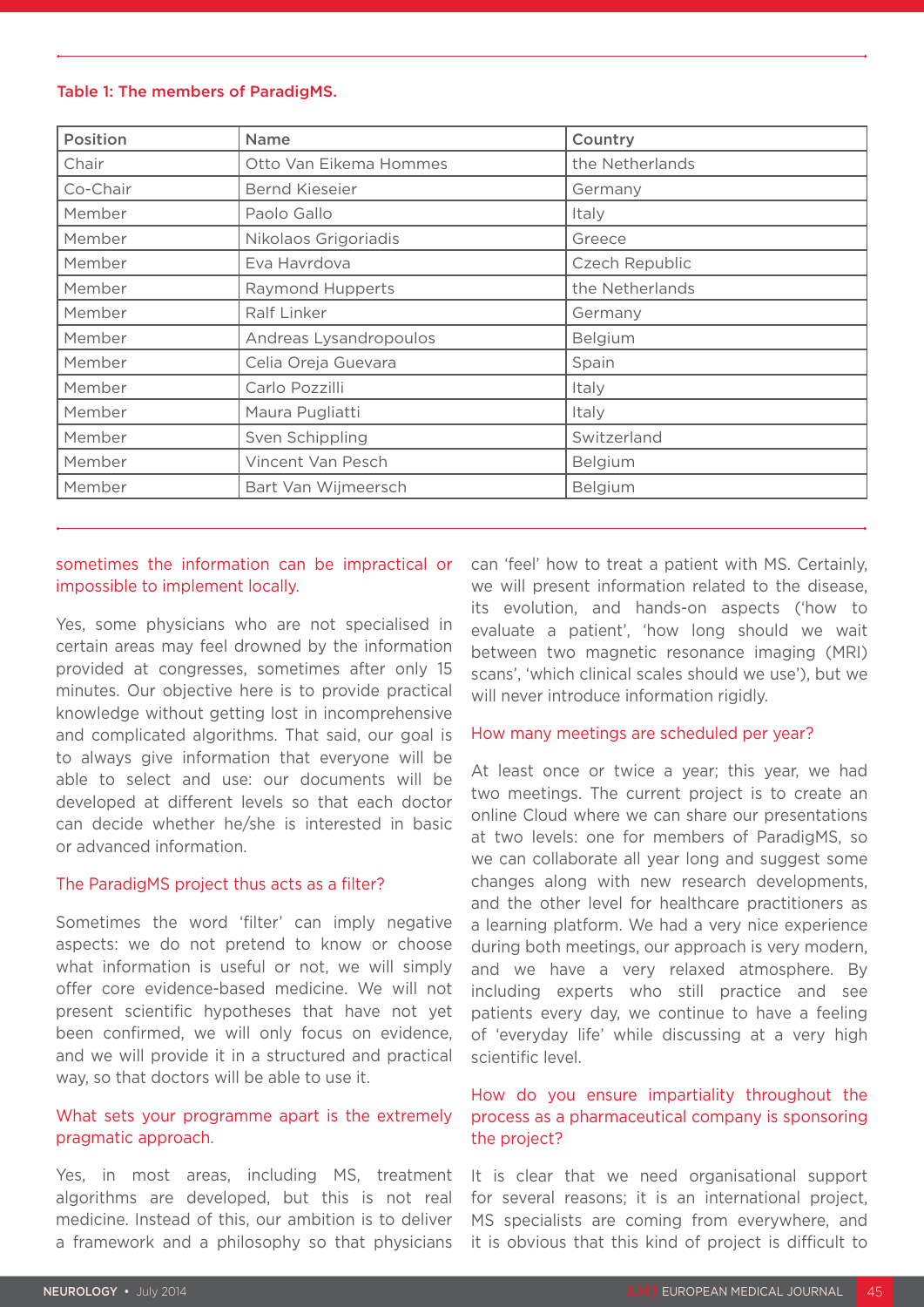organise by the academy or by an independent team. The pharmaceutical company supports us in terms of logistics, organising our meetings, and our presentations, but it was very clear from the start that the firm is not involved at any stage of production, maintenance or evaluation of what we provide. The presence of the pharmaceutical company is very restrained, and the proof is that during the first two meetings, we did not speak at any time about specific products from Genzyme or another company.

## The topic that you presented at the first meeting focused on QoL for MS patients, could you provide a brief overview of what was discussed?

QoL should be the main focus when evaluating a patient and the main objective of MS management. Clinical studies on new drugs or new therapeutic approaches usually rely on clinical aspects or MRI results, but this is not reality. Some patients can be stable when you consider these criteria, yet their QoL scores are catastrophic and the patient can be in a lot of pain, psychologically speaking. On the other hand, a patient can present disastrous clinical results but his/her QoL can be close to normal. As you can see, there is a discrepancy between what is objectively measured and what happens in real life. QoL can comprise fatigue, sexual dysfunction (for psychological or physical reasons), and cognitive impairment. Public perception of MS is often linked to the wheelchair stigma. At the time of diagnosis, many patients feel lost and betrayed by their bodies; they isolate themselves and abandon professional or personal projects.

Furthermore, QoL must be measured. We have scales at our disposal but there is no consensus on which scale can perfectly assess QoL. We have to work on this by applying scales, collecting data, and evaluating them in cohort studies.

On another level, to detect issues related to QoL, physicians must have sufficient time to spend with their patients. This is crucial and this belief is shared by all of my colleagues from ParadigMS. Nowadays, time is consumed for very practical aspects of disease management; we miss things that are much more crucial to our patients, things that they do not usually admit to right away, so we have to work with them and discuss sensitive issues.

This is extremely relevant since some studies have shown that QoL can directly influence clinical aspects of MS and be a prognostic tool for the evolution of the disease.

There are even studies that are very impressive and discuss the effect of the psychological state of mind of patients, and how they see themselves in our society and in the lives of others. Some other results show that psychological support may have a direct influence on the brain's inflammatory lesions, and it shows on MRI readings. This is the proof that psychological care is not just theoretical; it has a direct impact on the biology at the core of the disease.

Additionally, cognitive impairment is more and more recognised as it is an issue from disease onset and mainly concerns rapid processing of complex information. We know that cognitive reserve is not only influenced by genetics, but also by cognitive leisure activities and life experiences. This is very important with respect to QoL; we must encourage patients to remain active on a cognitive level.

These are topics that seem very basic but are quite new to MS. 10 years ago, people with MS were people with physical disabilities. Now we know that MS patients experience fatigue and cognitive impairment, but we can implement useful approaches and they do not necessarily have to be pharmacologic strategies.

## Could you give us some principles to further close the gap between medical rationalism and patient insight?

I would advise to spend more time with patients, apply scales, and take advantage of the internet. If you ask your patient to fill a scale on QoL for 10 minutes, you lose valuable time. It does not help either to ask a patient to fill the scale at home and return it for next time because the patient might forget. Now, if the patient prints a scale at home and fills the information in real-time, the results will be much more accurate and closer to the historical reality than to ask a patient to recall the last 3 months during a consultation. MS patients are connected - there are a lot of discussion forums and patient associations - and we can turn this into a very useful tool.

## How can multidisciplinary care help with issues related to QoL such as sexual dysfunction?

Many problems of this disease should be managed by a multidisciplinary approach. As an example, dynamic physiotherapy has a beneficial effect; exercise with a physiotherapist influences brain plasticity and helps to create new networks. Psychological care, alone or in working groups, is essential. Studies also have shown benefits for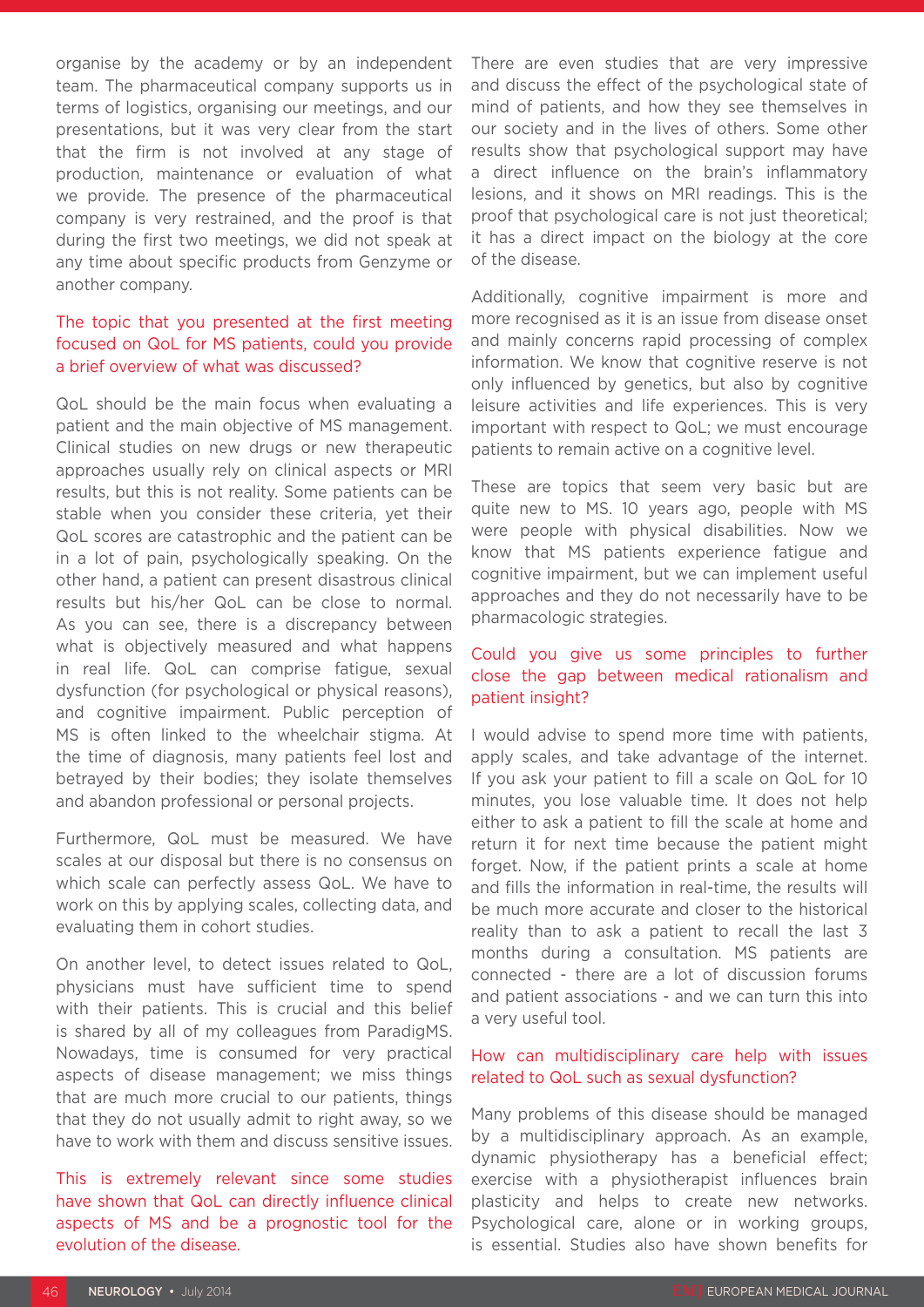patients who are part of a group who meet along with healthcare practitioners to discuss together many aspects of the disease.

#### How do you address these sensitive issues?

These issues should be discussed privately with the patient by taking the time to let the patient confide in us during a consultation; we should not take our patient by surprise. At first, it is important to find the root of the problem. Sexual dysfunction may be related to self-image, psychological or organic issues, directly or indirectly related to MS. A good patient-doctor relationship built on trust is of crucial importance to ensure good communication and proper care. While we may have psychologists in our multidisciplinary teams in hospitals, private care neurologists should not hesitate to address a patient to a psychologist if they feel the issue requires further help.

## What about pregnancy? How can we manage female patients before, during, and after pregnancy, and ensure acceptable QoL?

In the last decades, pregnancy was believed to have a negative effect on MS because in the first 3-6 months after delivery, the patient might present resurgence of inflammatory disease activity, even if the third trimester was quiet. We must not avert our patients from becoming pregnant as pregnancy is only contraindicated in extremely severe cases. Pregnancy is a project that is important in the life of a woman so we must benevolently assist, advise, and manage our patients during this important stage of their lives.

We know now that the idea to stop any treatment for 3 months before a pregnancy is questionable for interferons and glatiramer acetate, which are traditional treatments of MS, so we can tell our patients to continue therapy until pregnancy is confirmed. This is an important development for QoL because patients who interrupt their treatment in order to attempt a pregnancy are often anxious. With anxiety, pregnancy will not happen right away and sometimes patients will experience a slight relapse, which will discourage them and make them give up their plans for pregnancy.

We have a supportive role to play in collaboration with the obstetrician/gynaecologist. The latter do not often see MS patients and may have questions on whether these patients can deliver vaginally or receive anaesthesia; the answer to both is: Yes!

Breastfeeding is important for the mother-child relationship, but as MS drugs are not recommended during lactation, we may - with the help of clinical evaluation and MRI results - determine the ideal timeframe and ask the patient to stop breastfeeding earlier or later than anticipated.

#### Let's go back to ParadigMS - what are the next steps?

Currently, we are finalising the presentations of the second meeting and uploading them online on our Cloud. Then we will go to the local level; each member of ParadigMS, with support from Genzyme, will organise a national meeting in his/her country in order to disseminate the information and share our thoughts with healthcare professionals.

The next meeting in 2015 will review failures and successes of our national meetings; we will share the feedback we received and address things that need to be improved. This project is not an autistic project and we will listen to what our colleagues suggest. To date, there are no specific topics defined for the next meeting as this collaborative approach will actually use the feedback from the last, and we are waiting to see which topics our colleagues want us to refine or address.

We want to be useful above and beyond theoretical aspects, so then we will move on to more practical things such as building tools to evaluate QoL.

#### What are the long-term ambitions of this programme?

All the participants were very enthusiastic during both meetings and ideas are flowing in! We shall discuss the possibility of developing online learning platforms and tools for physicians alongside mobile educational solutions for patients, although we must work step-by-step in this direction and not go too fast.

I would like to highlight the participation of Prof Van Eikema Hommes in this project; he has been intensely involved with MS for a very long time, despite his career level and age, and has retained a very modern and pragmatic vision for MS management. He is very charismatic and inspires us a lot, and we believe this is crucial to the project. He is the best example of a doctor who, through all the years, has kept the patient at the core of his interest. That is actually the first thing he insisted on when we started working together; before us, as physicians, we have a human being and we must consider the patient as a whole.